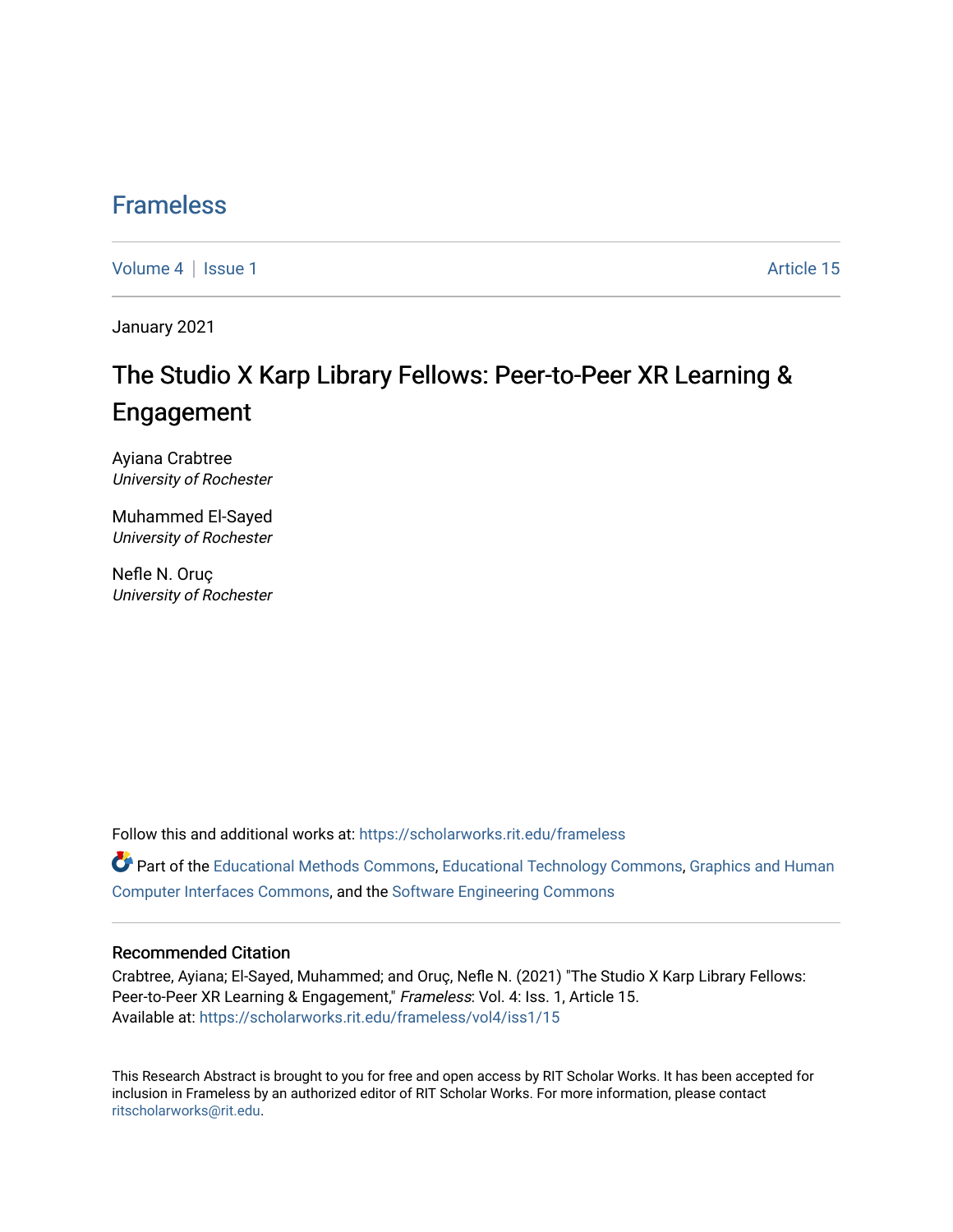# **FRAMELESS**

## **The Studio X Karp Library Fellows: Peer-to-Peer XR Learning & Engagement**

**Ayiana Crabtree\*** University of Rochester

**Muhammed El-Sayed** University of Rochester

**Nefle Nesli Oruç** University of Rochester

Established in the summer of 2020, the Karp Library Fellows Program at the University of Rochester River Campus Libraries aims to prepare students for their future careers through their work in and contributions to specialized library spaces. While collaborating with library staff, Karp Library Fellows share their expertise, provide training to their peers, and enhance the Libraries. Over the course of the last year, three undergraduate fellows were placed with UR's XR hub, Studio X. The Karp Library Fellows for Studio X include a Public Programs Coordinator, an Immersive Technologies Developer, and a XR Researcher. The fellows bring diverse experiences and skillsets to Studio X and are united by their passion and curiosity for immersive technologies.

#### **I. LOWERING BARRIERS TO XR ENGAGEMENT**

In this talk, the fellows will describe their contributions to Studio X and how they helped shape its space and program. In the past year, for example, fellows have led workshops on XR tools and methods, conducted user research, developed outreach materials and a Studio X brand, written blog posts, and consulted with faculty and library colleagues on XR projects. They will relate how their different majors and interests have informed their work, their understanding of XR, and helped them produce programming that resonates with their peers.

Throughout the year, the fellows have focused on engagement strategies and how to make these technologies relevant to students across disciplines. This is crucial for one of Studio X's guiding principles: lowering barriers to

*<sup>\*</sup>*Corresponding Author, Ayiana Crabtree  *Submitted April 15th, 2022 Accepted April 15th, 2022*

*Published online April 18th, 2022*